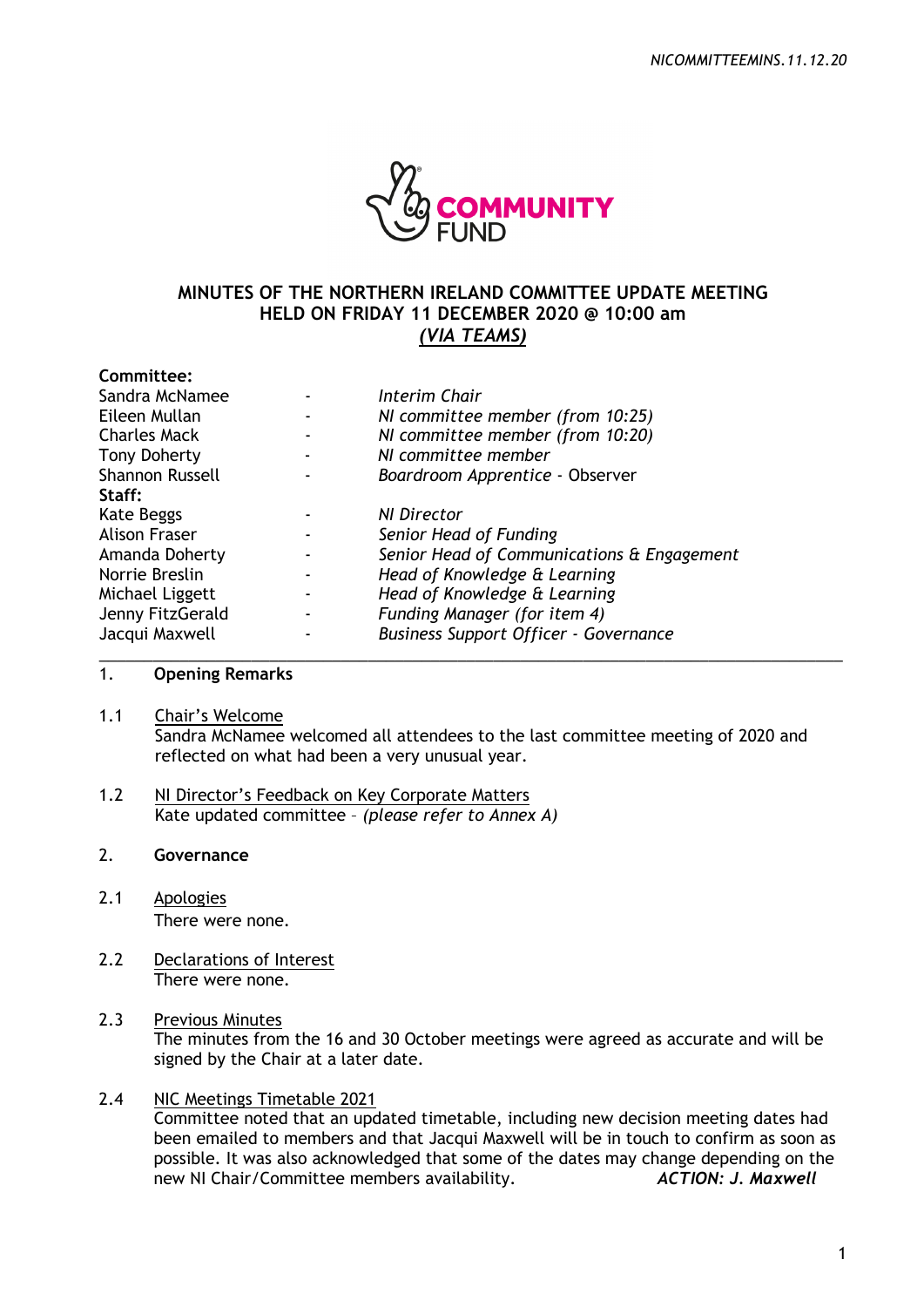- 3. **Funding Updates** *(NI Portfolio Overview Stats report; NI Programmes Pipeline Data report; Participatory Grant Making; Environment Top-ups)*
- 3.1 NI Portfolio Overview Stats and Programmes Pipeline Data reports
- 3.1.1 Alison Fraser updated committee on the key points contained in the NI Portfolio Overview and Pipeline Data reports. Members commented on the healthy application pipeline.
	- $\triangleright$  Committee noted the increase in the Awards for All and People and Communities applications and the decrease in Empowering Young People.
	- $\triangleright$  Committee recognised that although the previous EYP decision meeting had been very positive in relation to the quality of applications and the young people's input had been exceptional, the projects funded were mainly ones that we have had an ongoing funding relationship with. Considering what is currently in the pipeline, it's hard to predict if application numbers will increase in the future but trends have been indicating downward regarding application numbers for some time, but we have made a great investment into this sector. The programme will be kept under review as part of our new portfolio considerations and staff will continue their proactive outreach and promotion. It was also noted that we fund children and young people through our Awards for All and People and Communities programmes.
	- $\triangleright$  Committee thought that the progress made with the young people members was exemplary and we need to bear this in mind going forward, both on the way we make decisions and how we continue to capture the voices of the young people in our decision making.
	- ¾ Kate updated what the fund is doing UK-wide in relation to young people and the lived experience voice. This will be further explored in the new year and taken into account for the NI portfolio review.
- 3.2 Participatory Grant Making (PGM) & Environmental Top-Ups
- 3.2.1 Committee noted the paper, which provided an update on two pieces of work that had been agreed by Northern Ireland Committee at the October 2020 business meeting.
- 3.2.2 *PGM* Alison reported that Sara Houston, Knowledge & Learning Manager was leading on the participatory grant making piece of work and was also linking in with a UK portfolio colleague who is an expert in this type of grant making. Progress was on-going and anticipate opening for applications before the end of March 2021.
	- Committee were excited about this work and reinforced that we should be hearing from the unheard voices. Alison confirmed that Sarah is working closely with the local teams to ensure that the Funding Team's knowledge and links with BAME groups are being utilised.
- 3.2.3 *Environmental*  Committee agreed there will be great learning from this programme and an opportunity to imbed environmental projects in our new portfolio.
	- Committee also commented on how good it was to identify 20 existing grant holders to be included in the pilot, which had resulted in an excellent geographical spread across all council areas. The final list will be shared with committee once confirmed. *ACTION: A. Fraser*
- 3.2.4 Committee were impressed that staff had made the time, given the very busy year, to work on both pilots, bringing them to the current position and ready to go forward in the new year.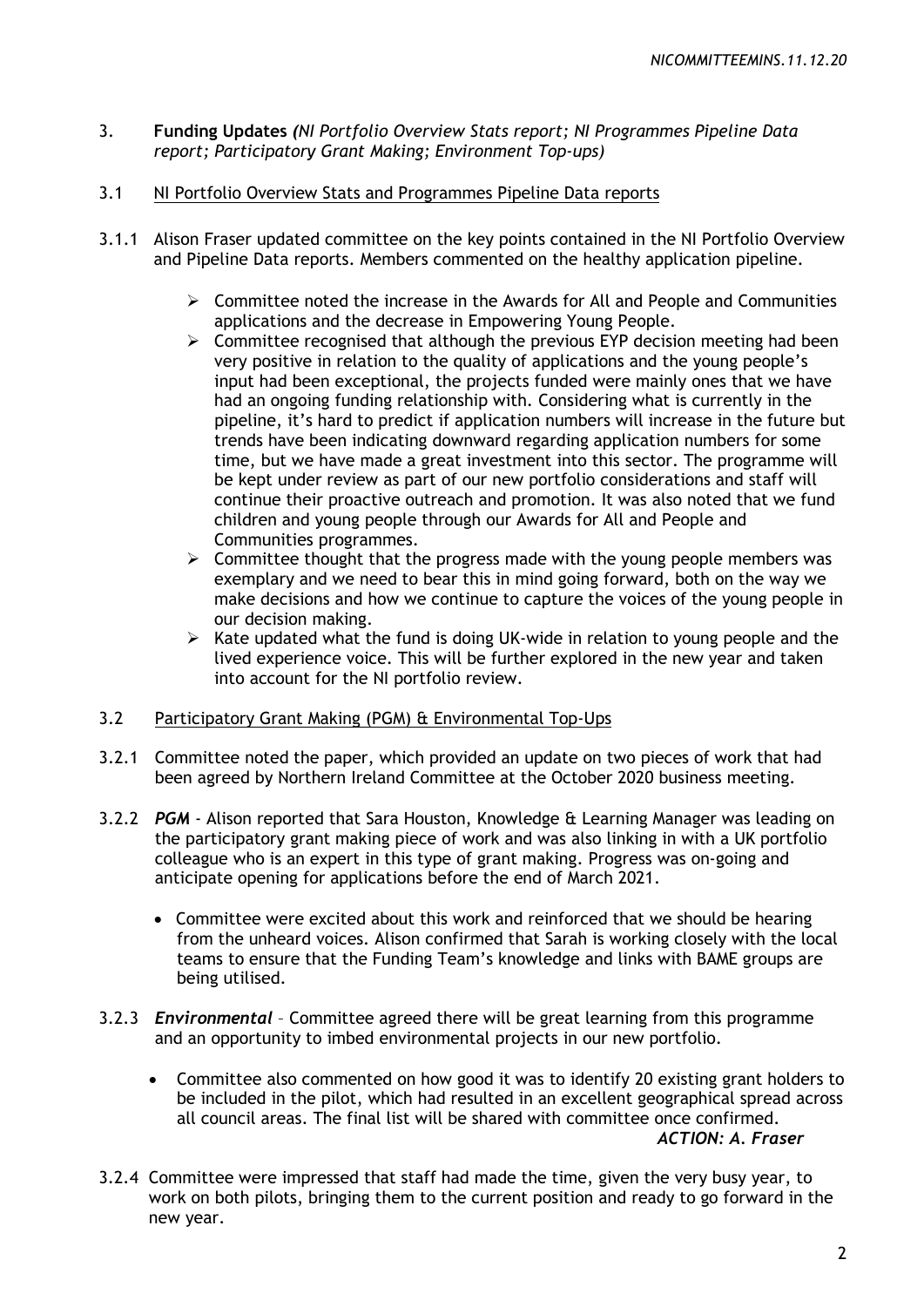## 4. **Dormant Accounts**

- 4.1 Jenny FitzGerald Funding Manager joined the meeting.
- 4.2 Committee noted the paper, which provided an update on the Dormant Accounts Fund and requested Committee's approval for the decision-making process.
- 4.3 Jenny talked members through the paper, highlighting the key points.
	- **Background**
	- Fund outline
	- Learning
	- Financial and presentational implications
- 4.4 Main discussion points:
	- $\triangleright$  It was exciting to at last be in the position to launch the programme on Monday 14 December.
	- $\triangleright$  In relation to sharing the learning, there are a lot of opportunities to link with others across the Fund and to work with grant holders, which will also help us to develop the programme.
	- $\triangleright$  There have been ongoing conversations with the sector on what we want to achieve through Dormant Accounts. Dialogue will continue, whilst managing relationships and being transparent about how the programme develops.
	- $\geq$  It was also thought it may take until next summer before some organisations are able to consider applying to Dormant given the impact of COVID.
- 4.5 Kate and committee thanked Jenny for leading on the programme during very uncertain circumstances. It was a new way of working and Jenny had done a great job.
- 4.6 Amanda confirmed that the final press release for Monday's launch will be shared with committee, hopefully later today and more communications activity is planned for the new year.
- 4.7 *Committee agreed the decision-making process for the larger grants. These applications will be more complex and may also involve partnerships and onward grant making.*

# 5. **EDI Outreach – Women & Girls and Disability**

- 5.1 Norrie Breslin briefed members on the key points included in the two papers.
- 5.2 Women & Girls
	- Total number of projects funded and overall funding in NI over the previous 5 years
	- Employment and health
	- Mental health; education; domestic violence and abuse; trans women
	- Impact of COVID-19

## 5.3 Disability

- Facts & figures
- Context (physical, mental, sensory, neurological)
- VCSE organisations supporting disabled people
- Impact of COVID-19
- Current portfolio and figures
- **Considerations**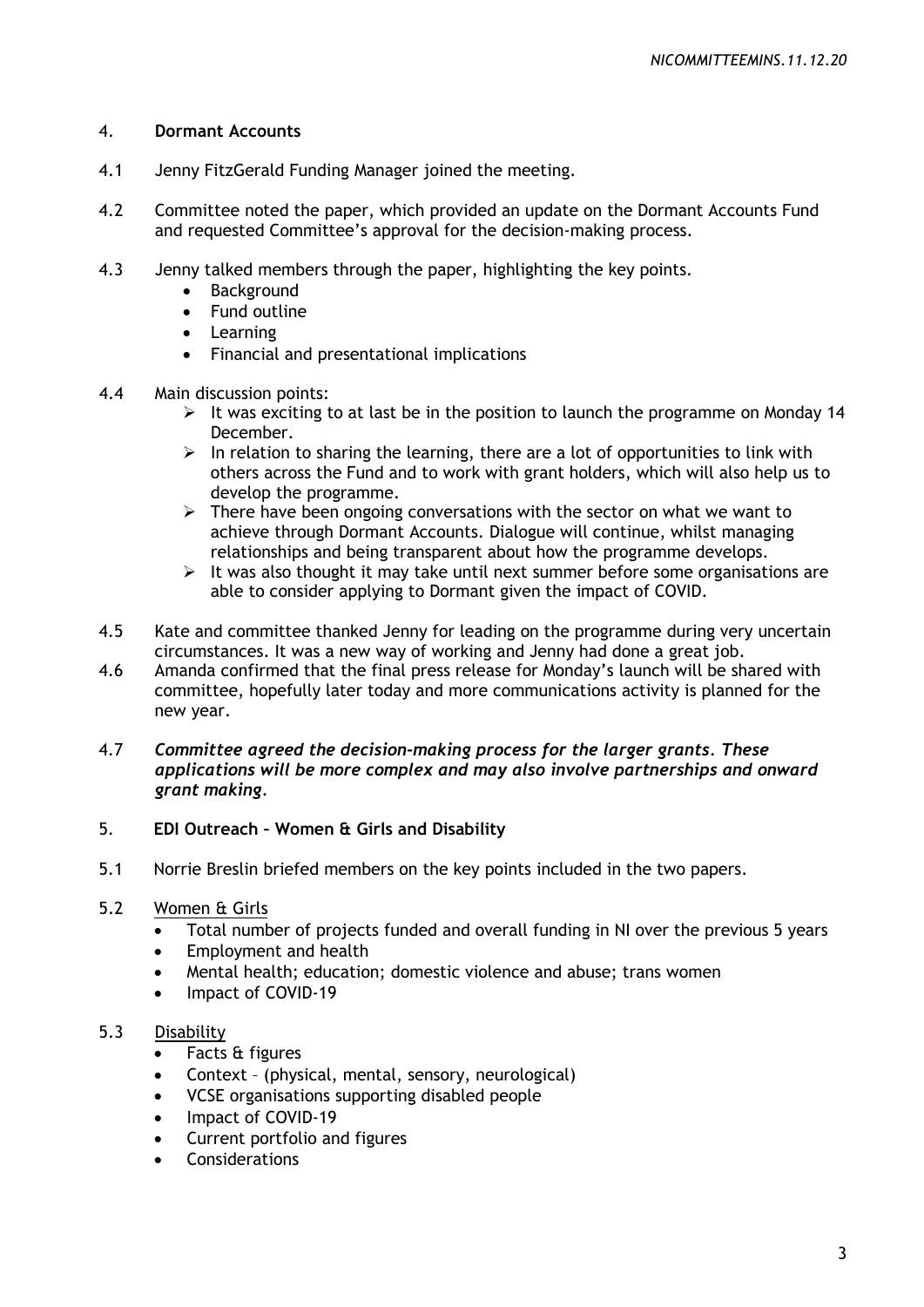## 5.4 Main discussion points:

- $\triangleright$  Regarding women's safety and domestic violence, the PSNI's most recent report shows a further increase in domestic violence during COVID-19 and is the highest since data started being collected in 2004. All the statistics are available on the PSNI website and it would be good to explore this further.
- $\triangleright$  In relation to an increase in funding requests, we are already funding a lot of projects that support women and men in relation to domestic violence and organisations have also received uplifts in their funding because of an increase in demand for their services due to COVID. (There has also been an increase in issues around the LGBTQ sector due to COVID).
- $\triangleright$  Projects that work with perpetrators is a potential gap and it is very specialised, but we have funded Men's Action Project in partnership with Fermanagh's Women's Aid, through the Supporting Families programme.
- $\triangleright$  Kate reminded committee that the core purpose of undertaking the EDI outreach work was to inform our local teams about certain issues in their areas through gathering information from our grant holders and the wider research. This is primarily to raise awareness in our current funding context and will inform our discussion around the next portfolio.
- $\triangleright$  Committee agreed that the papers were excellent, both in format and content and it was good that all staff had access to them.

#### 6. **Portfolio Review –** *(verbal update)*

- 6.1 Norrie reported that NI staff had engaged in 13 conversations over the previous 11 weeks, covering 10 different topics. This resulted in 8 different briefings to support and inform conversations, and these have all been added to The Fund's UK knowledge bank.
- 6.2 Key points:
	- i) How are we perceived and why certain people don't apply to us. Still need to break down some barriers, but the message is getting out that we are a flexible and approachable funder.
	- ii) What is our development role as a funder and where has people in the lead taken us?
	- iii) Who should we fund? Smaller/less of the larger organisations?
	- (iv) Should we fund helper organisations and what is our role within the sector?
- 6.3 We are now reviewing all the information from the various conversations and pulling them together. We will combine this data along with the open Board discussion (from June 2019), what we heard during the Dormant Accounts consultation and the NIC strategic meeting on 30 October 2020. We will bring an update to February committee meeting. Portfolio considerations will also be discussed with committee at the May 2021 strategic away day.

#### 7. **Communications & Engagement Oct-Dec report**

- 7.1 Committee noted the report and how it showcased the phenomenal work being carried out by The Fund in NI, including – press highlights; customer engagement; public affairs and social and digital media.
- 7.2 Amanda Doherty reported that there will be a major grants announcement before Christmas (163 grants), which is the largest number we have had in a long time. Committee agreed that it is important to get these positive messages out at this difficult time.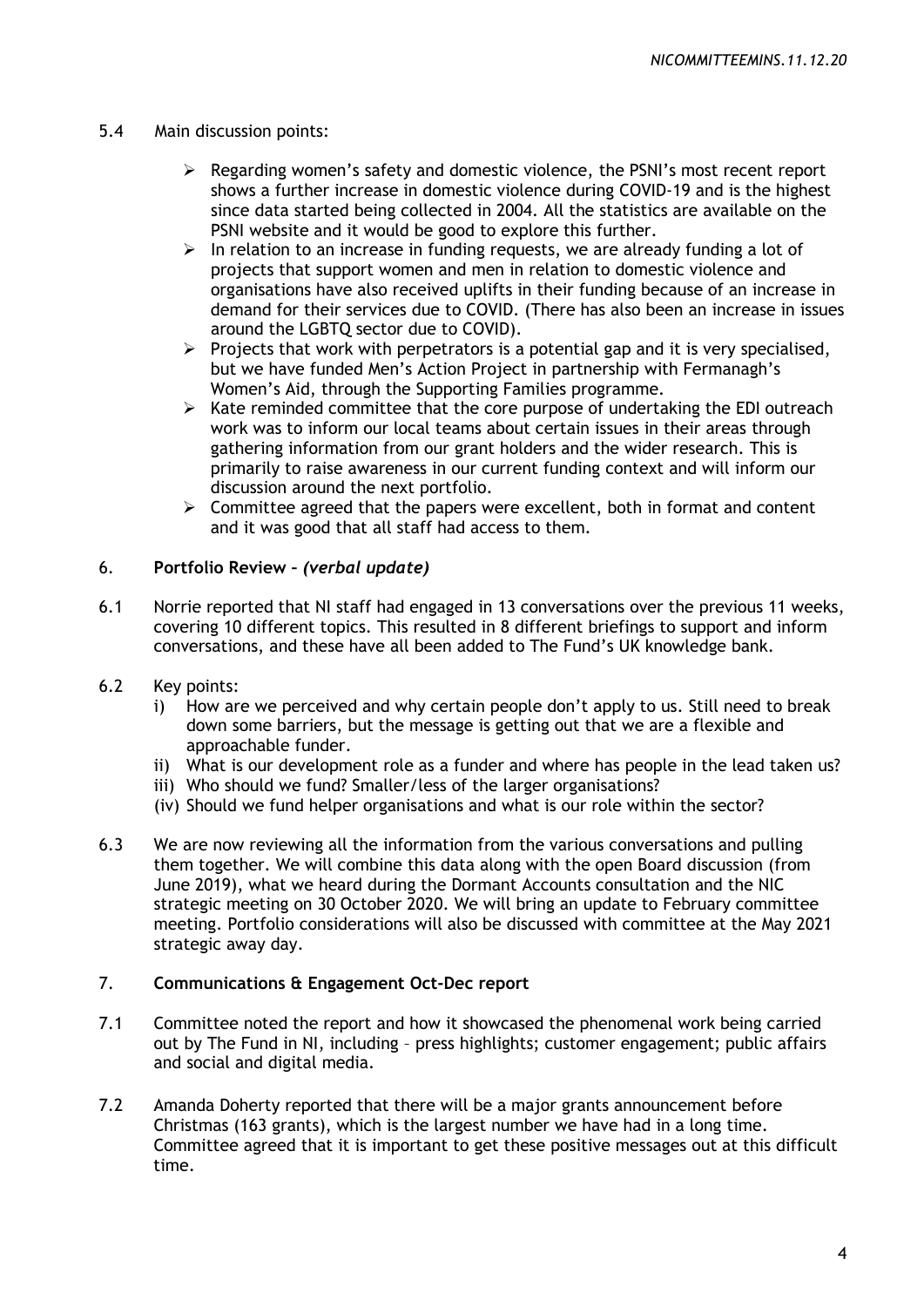## 8. **Any Other Business**

# 8.1 Next meetings

Committee noted the meetings in February - Friday 12<sup>th</sup> (Supporting Families) and Friday 19<sup>th</sup> (business).

# 8.2 Eileen Mullan

Sandra congratulated Eileen on her appointment as Non-Executive Chair of the Southern Health & Social Care Trust.

# 8.3 NI Chair Sandra will continue as NI Interim Chair into next year.

8.4 Thank You

Sandra thanked the committee and staff for all their hard work during a really difficult year.

*The meeting finished @ 12:15pm*

. M Wanne

*Sandra McNamee, Interim Chair*

**Signed**:\_\_\_\_\_\_\_\_\_\_\_\_\_\_\_\_\_\_\_\_\_\_\_\_\_\_\_\_\_\_\_\_ **Date:** 19 February 2021